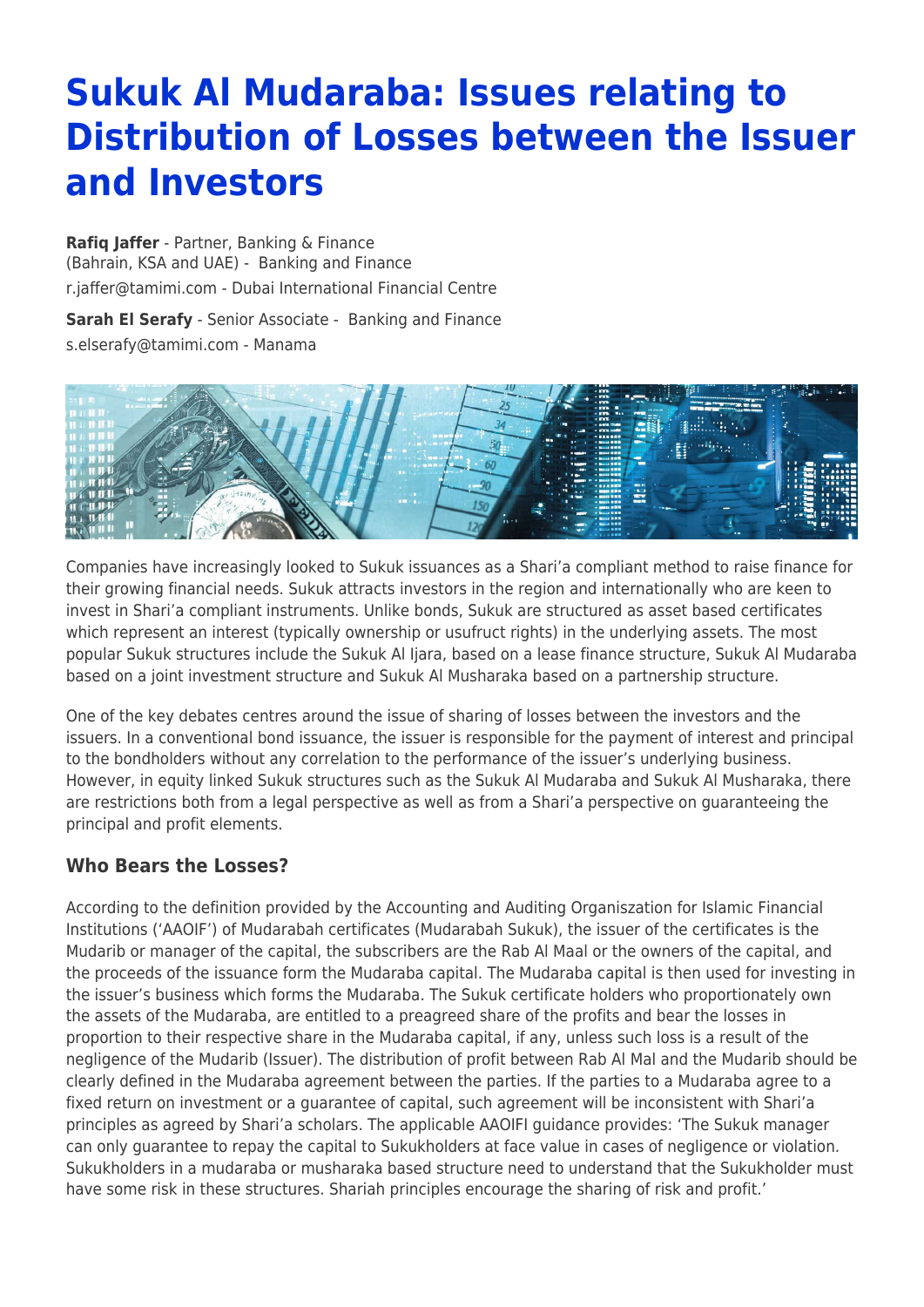Profit distribution in Mudaraba can only be made after the capital of Rab Al Mal has been restored. The additional profit over and above the capital is distributed as profit at a preagreed ratio between the Mudarib and Rab Al Mal. If there are losses, such losses are offset by any profit made and then from the Mudaraba capital if necessary. This concept of profit distribution is contrary to the conventional notion of bonds being 'fixed income' instruments and many attempts have been made to develop instruments such as the 'purchase undertaking' to safeguard and lock-in the principal and profit element or coupon payments under the Sukuk certificates.

## **Position under Civil Code: Losses and guarantee of capital**

The UAE Civil Code also governs Mudarabah arrangements. The UAE Civil Code confirms the position of Shari'a scholars regarding who bears the losses. Article 704 of the UAE Civil Code addresses the issue of bearing losses in Mudarabah agreements. The Article states that:

- 1. Rab Al Mal shall bear, alone, the loss, and any condition to the contrary shall be void.
- 2. If any part of the Mudarabah capital deteriorates, it shall be deducted from the profit and, if it exceeds it, the remainder shall be charged to the capital. The Mudarib shall not guarantee the capital.

## **Mitigation through Purchase Undertaking**

The purchase undertaking has been used as a mechanism to mitigate losses arising from the Mudarabah in order to protect the investment of the investors. Under the purchase undertaking, the Mudarib undertakes to purchase the Mudarabah assets from the subscribers at the aggregate of the face value of the certificates and the accrued profit. The purchase undertaking is triggered on each periodic payment date or upon the occurrence of an event of default. The purchase undertaking serves as a call option granted by the issuer to the certificate holder under which the investment (principal amount) and the coupon payment is quaranteed.

## **Enforceability of Purchase Undertaking**

As noted above, Article 704 of the UAE Civil Code requires the investor to bear its proportionate share of the losses in a Mudaraba. From a Shari'a point of view (as noted by AAOFI), it is permissible for an issuer of the Sukuk to undertake to purchase the Mudaraba assets at market value and not at a predetermined fixed price. These factors do put in doubt the viability of the purchase undertaking in the context of the Mudaraba structure under UAE law.

To mitigate against this risk, the transaction documents relating to a Sukuk Al Mudaraba are often made subject to English law. In a recent decision of the English court in Dana Gas PJSC v Dana Gas Sukuk Ltd & Ors [2017] EWHC 2928, involving a Sukuk that was structured as a Mudaraba, the judge stated that the purchase undertaking in that instance was enforceable and disregarded both UAE law and Sharia principles. Mr. Justice Leggatt stated:

'As mentioned earlier, the Purchase Undertaking is governed by English law and so (as Dana Gas is constrained to accept) it is English law which determines whether the Purchase Undertaking is a valid and enforceable contract. It is perfectly lawful in English law to guarantee the return from an investment and to pay and receive compensation for the use of money. Prima facie, therefore, the Purchase Undertaking is a valid and enforceable contract whatever view would be taken of its validity and enforceability if UAE law were applicable.'